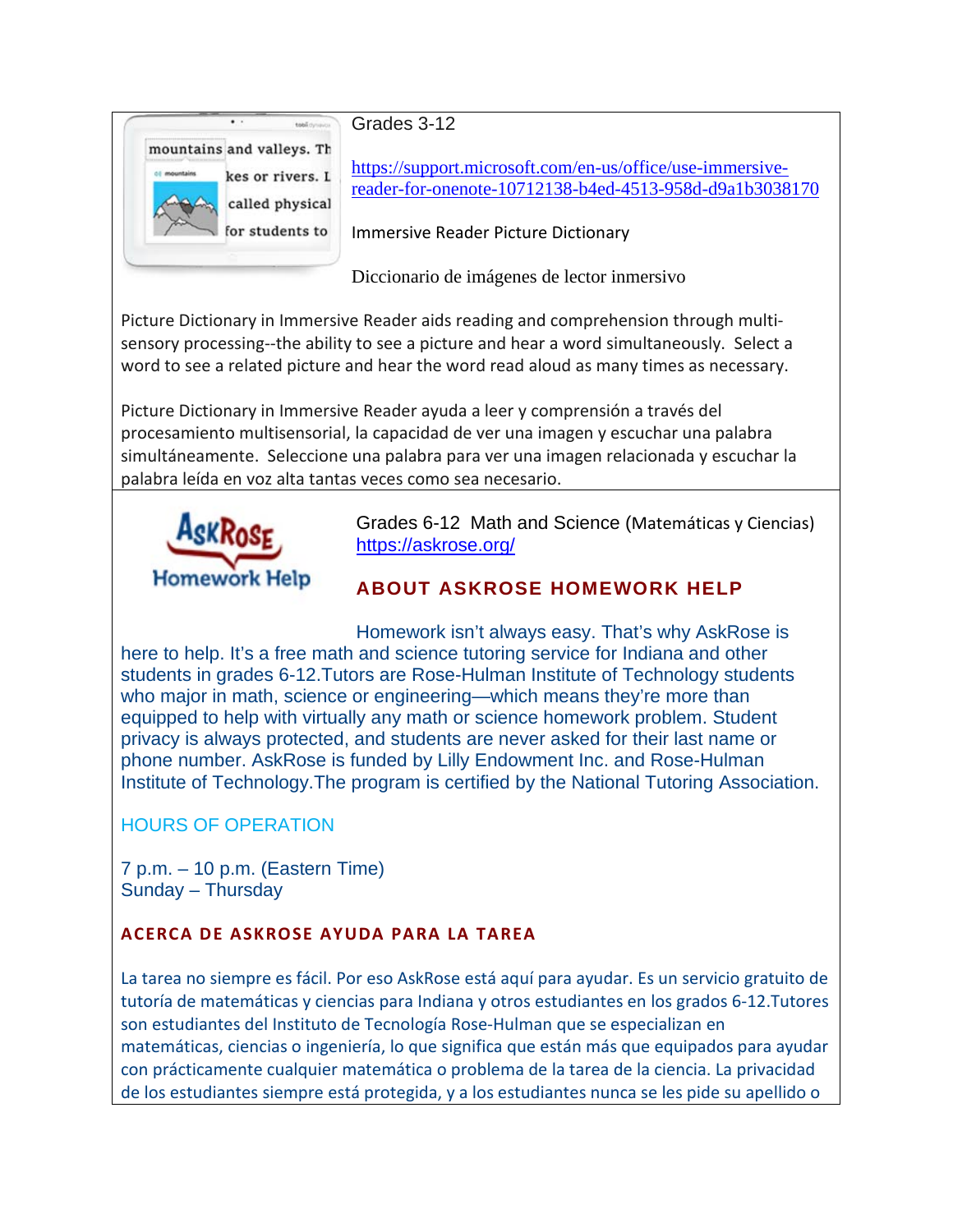número de teléfono. AskRose es financiado por Lilly Endowment Inc. y Rose-Hulman Institute of Technology.The programa está certificado por la Asociación Nacional de Tutoría.

HORAS DE OPERACIÓN

7 p.m. – 10 p.m. (hora del este)

Domingo – Jueves



Grades PreK-12 [www.brainpop.com](http://www.brainpop.com/)

Students can access: BrainPopELL, BrainPop Espanol, BrainPop Jr., BrainPop, BrainPop Francais

This website teaches lessons by incorporating digital content including animated movies, learning games, quizzes, and other activities. Your

child can create their own movies and coding projects within BrainPop as well.

Los estudiantes pueden acceder a: BrainPopELL, BrainPop Espanol, BrainPop Jr., BrainPop, BrainPop Francais

Este sitio web enseña lecciones mediante la incorporación de contenido digital que incluye películas animadas, juegos de aprendizaje, cuestionarios y otras actividades. Su hijo también puede crear sus propias películas y proyectos de codificación dentro de BrainPop.

Username: wanee20

Password: panthers20



Grades 3-12 <https://www.duolingo.com/>

## duolingo

This website sets you on a personalized learning path. Pick which language you want to learn and take a short pretest. You can pick English, Spanish, and many more languages to study!

Este sitio web te pone en una ruta de aprendizaje personalizada. Elige el idioma que quieres aprender y prueba breve. ¡Puedes elegir inglés, español y muchos más idiomas para estudiar!

> Grades K-12 <https://www.weareteachers.com/best-podcasts-for-kids/>



Keep your listening skills sharp! This website lists the best podcasts in a variety of subjects. The list is organized by grade level and gives brief activity ideas.

¡Mantén tus habilidades auditivas afiladas! Este sitio web enumera los mejores podcasts en una variedad de temas. La lista está organizada por nivel de grado y da breves ideas de actividad.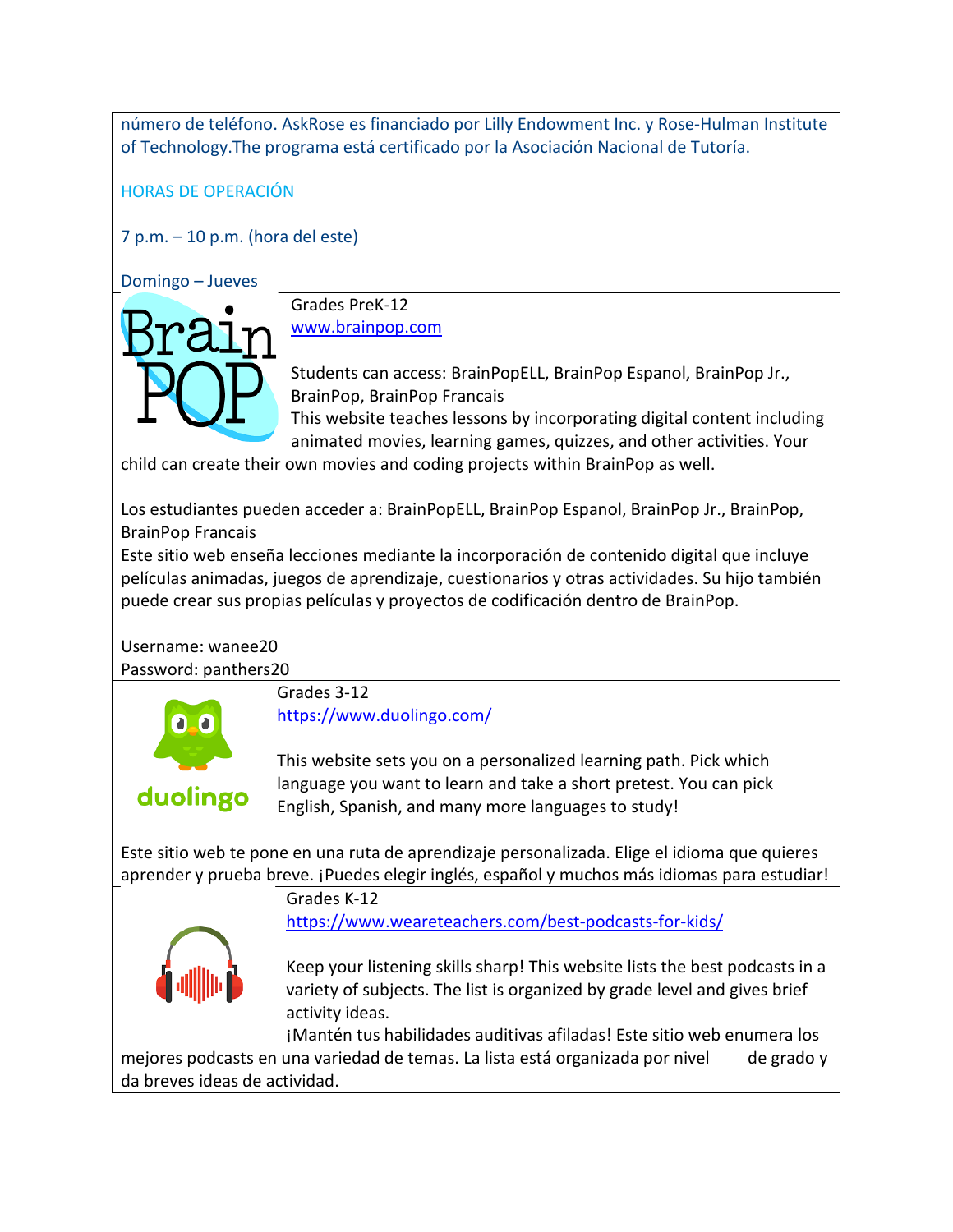

Grades PreK-12 <https://www.thefablecottage.com/>

Listen to a story read aloud while also following along with the text. Stories can be listened to and read in: English, French, Spanish, Italian, and German.

Escuche una historia leída en voz alta mientras también sigue el texto. Las historias se pueden escuchar y leer en: inglés, francés, español, italiano y alemán.



Grades K-5

<https://www.thespanishexperiment.com/stories>

Well-known children's stories translated into Spanish and spoken by a native Spanish speaker. Great for kids… and adults too! Read along in Spanish or English. Spanish

beginner lessons with audio as well.

Historias infantiles bien conocidas traducidas al español y habladas por un hispanohablante nativo. Ideal para niños... y los adultos también! Lea en español o inglés. Clases de español para principiantes con audio también.



Grades K-12 National Parks Virtual Field Trips Viajes de campo virtual de Parques Nacionales <https://preview.tinyurl.com/r8jopj4>



Grades K-12 <https://www.kennedy-center.org/education/mo-willems/>

Lunch Doodles with Mo Willems Artist Mo Willems will post videos with guided drawing at 1pm ET weekdays

Doodles de Almuerzo con Mo Willems El artista Mo Willems publicará vídeos con dibujo guiado a la 1pm ET de lunes a viernes



Grades K-12 <https://www.ck12.org/student/>

CK-12

Lessons with reading passages, videos, review questions, and self-graded practice questions. Middle and high school

materials are available in Spanish.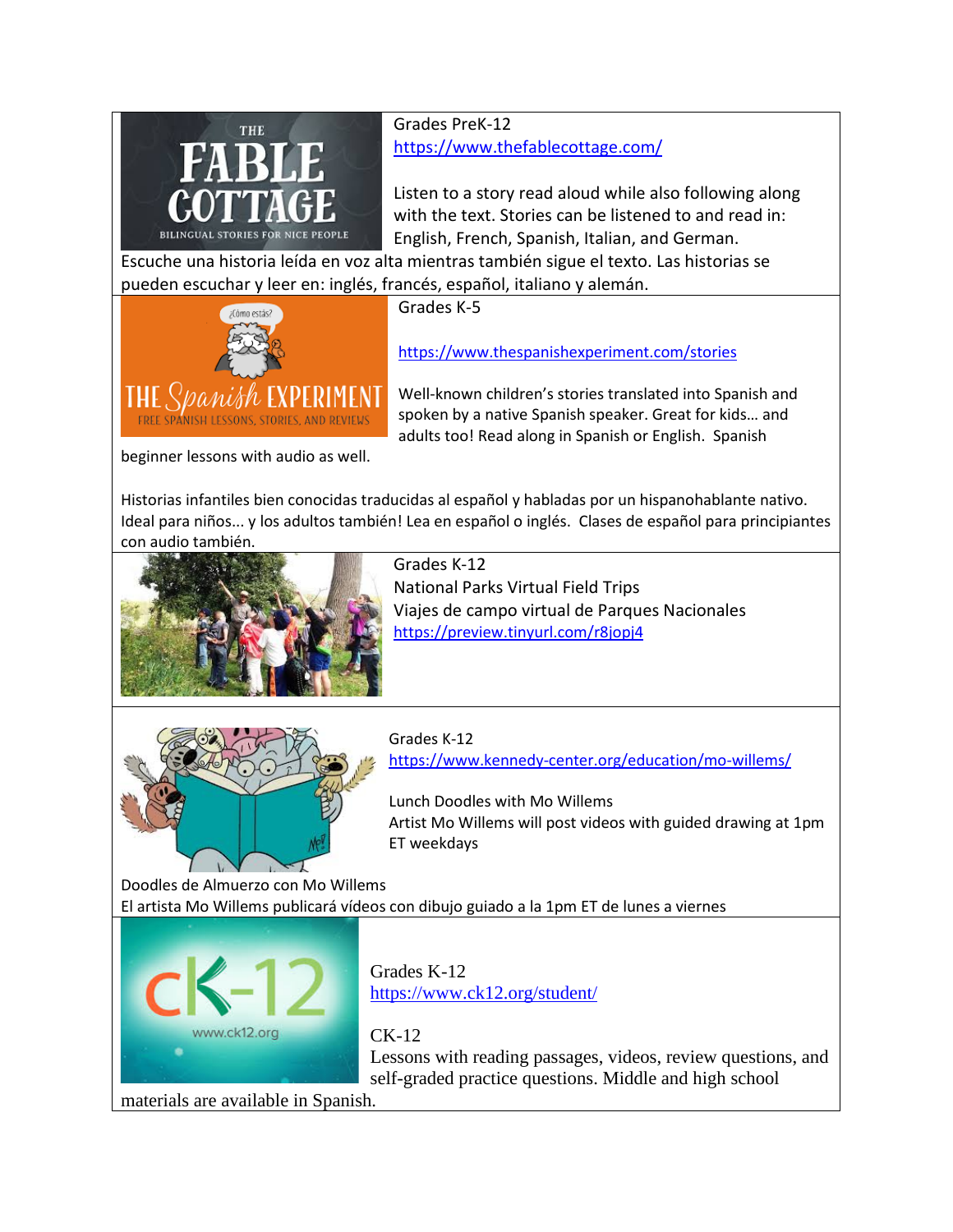